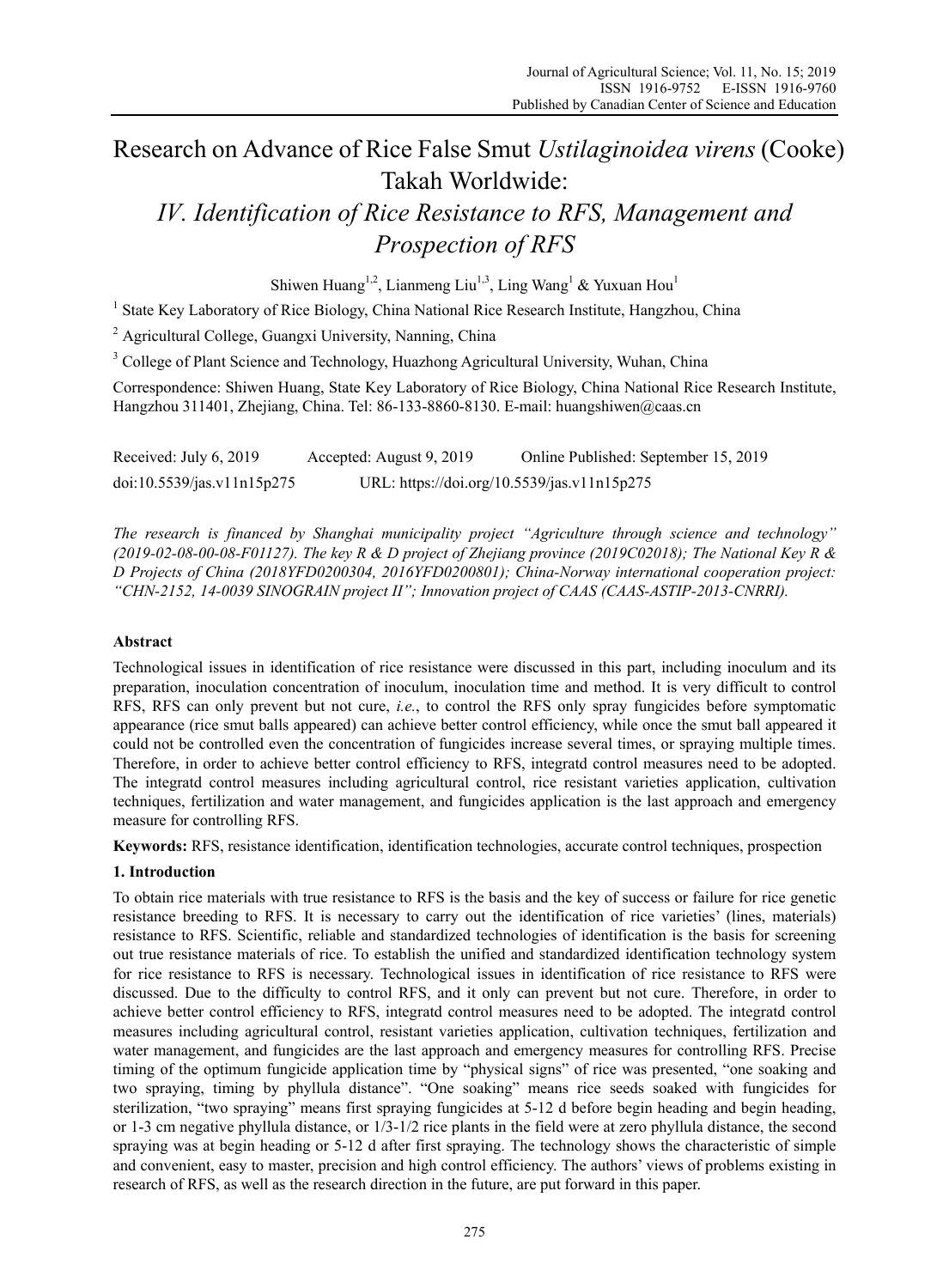### **2. Identification of Rice Resistance to RFS**

Field testing is the closest to the natural conditions, and it is the main method to evaluate the resistance of rice varieties (Sonoda et al., 1992; Kurauchi et al., 2006). However, due to the fact that the field experiment consumed large amounts of time and man power; at same time, it was restricted by many factors, and the accuracy of the evaluation was affected, the repeatability of the test results was poor. Under controlled greenhouse conditions, artificial inoculation identification was employed, the efficiency was high and it could be repeated several times in a year. The results were accurate and the repeatability was good (Ashizawa et al., 2011). However, for the artificial inoculation under either natural conditions in the field (Zhang et al., 2003, 2004) or greenhouse of controlled conditions (Yang et al., 2011; Ashizawa et al., 2011; Hu et al., 2014), the identification of rice varieties' resistance to RFS was successful.

## *2.1 Inoculum and the Preparation*

The chlamydospores, conidia, or conidia and mycelium fragments were used as the inocula for inoculation, which all could successfully induce RFS, and the effects of conidia and mycelium fragments were the best (Zhang et al., 2004; Yang et al., 2011; Ashizawa et al., 2011; Hu et al., 2014). At same time, the strains with strong pathogenicity, large sporulation and high germination rate of spores should be selected as inocula.

The inoculation effect of *U.virens* + potato sucrose broth (PSB) media as inocula was the best. The inoculation effect of the pathogen cultured in PSB for 5-7 d was good, but the inoculation effect was significantly decreased with the prolonging of the culture time. If the conidia concentration of the inocula was high, then the infected panicle rate and the diseased grain number was high. The PSB culture medium with a conidial concentration of 4  $\times$  10<sup>6</sup> spores /mL was used for injection inoculation at middle and late booting stages of the susceptible variety, the incidence rate of panicle was 100%, and the average number of the diseased grain was 35.1, with the highest number of 87 (Yang et al., 2011). Rice plants were inoculated with conidia and chlamydospores of *U. virens*, the disease index of inoculation with conidia was higher than that of chlamydospore in both the field and greenhouse (Zhang et al., 2004). There was also a report showing that the inoculation effect with conidia cultured for 3-4 days was good (Ashizawa et al., 2011), which was about 7 days shorter than that of the common culture time (Fujita et al. 1990a).

## *2.2 Inoculation Concentration of Inoculum*

The resistance or susceptibility of rice varieties to RFS could be effectively differentiated when rice plants were inoculated with  $5 \times 10^5$  conidia/mL suspension of *U. virens* (Fujita et al., 1990a, 1990b). The concentration of  $7.5 \times 10^5$  conidia/mL could also identify the resistance level of rice varieties to RFS, but it would result in that 30% of susceptible varieties without heading. The concentration of  $5 \times 10^4$  conidia/mL could not differentiate the varieties' resistance to RFS (Ashizawa et al., 2011). Increasing the dosage of inocula (0.2, 0.5, 1, and 2 ml of a mixture of hyphae fragment and  $2 \times 10^6$  conidia/ml suspension) caused more severe infections. There were small differences for different inoculation sites, for example, at the base, apex and mid of rice panicle. The optimum inoculation condition was 1-2 ml inoculum of hyphae fragment and  $2 \times 10^6$  conidia/ml mixture suspension injected into the mid-point of rice panicle (Hu et al., 2014). If the concentrations of 1, 2 and  $4 \times 10^6$ conidia/mL were used for inoculation, the average numbers of the diseased grain per panicle were 10.25±1.33, 20.92±1.69 and 24.38±2.05, and the highest numbers of the diseased grains per panicle were 19, 32 and 42 grains, respectively (Yang et al., 2011).

### *2.3 Inoculation Time and Method*

### 2.3.1 Inoculation Period

Different rice varieties were artificially inoculated at different growth stages, the incidences of RFS were different. The experiments of nine times repetition in three years, it was proved that the rice plants during the young panicle formation period and middle booting stage was most vulnerable to be infected, and there was basically no infection after the heading stage (Chen et al., 1994). The comparative studies were conducted in greenhouse and field natural conditions. Rice plants were inoculated with chlamydospores and conidia, it was found that the RFS incidence of infected hills, panicles and grains during the booting stage inoculation were significantly higher than those of the begin heading and full heading stages, and also significantly higher than those of the control (Lu et al., 1996). Therefore, to identify the rice varieties' resistance to RFS, the most suitable inoculation time was booting stage of rice. If the chlamydospores of *U.virens* stored at -20 °C for a long time and was used for injection inoculation, it could not cause RFS (Zhang et al., 2003), whereas the inoculation of the thin-wall conidia obtained from the potato sucrose liquid medium could cause diseases. The higher the concentration of spores, the higher of the infected panicle rate is. The inoculation performed at 6-9 d before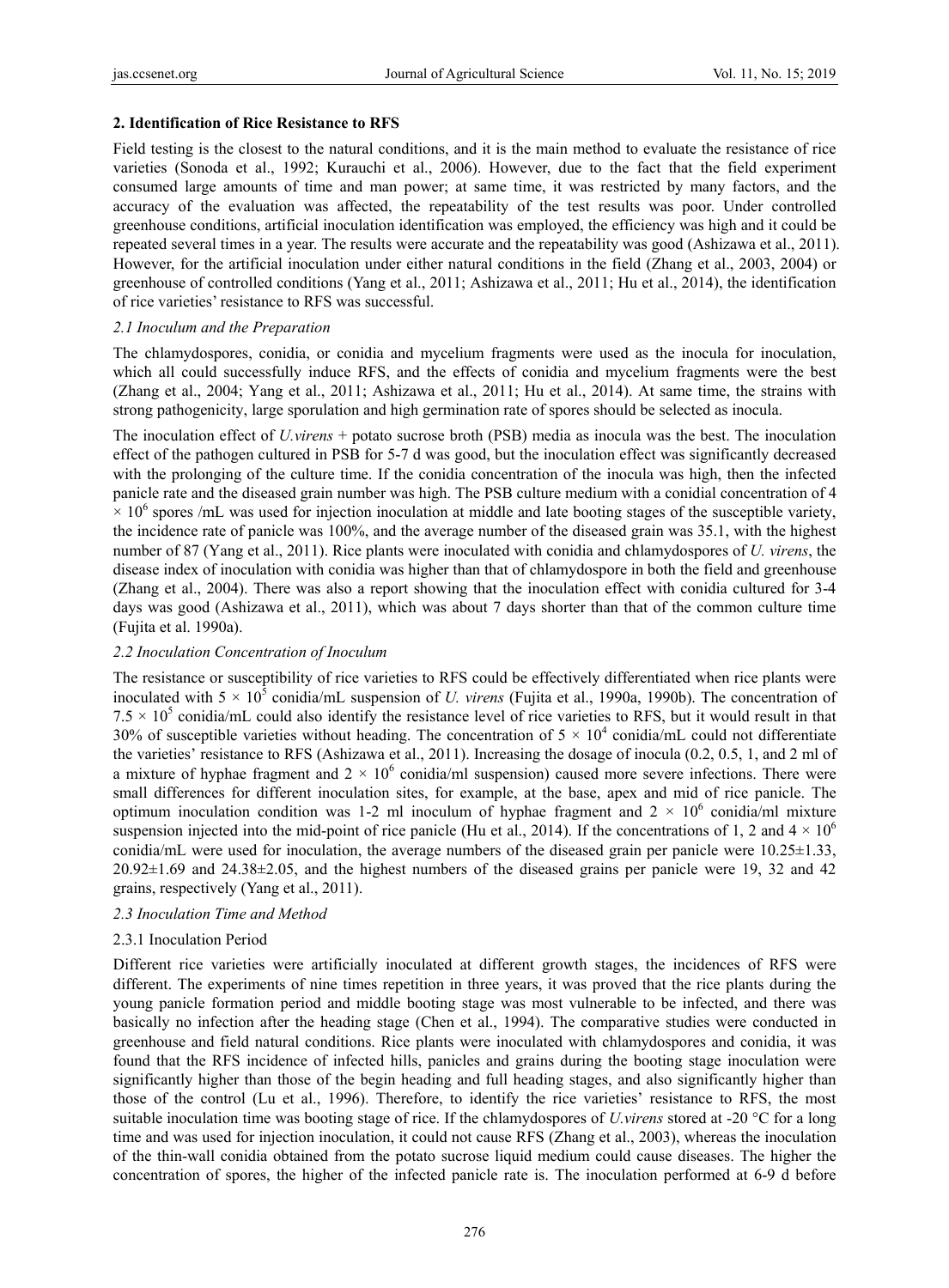begin heading stage, and the best inoculation time each day was 4-6 pm, the incidence of RFS was the highest. The addition of the potato juice into the suspension of inocula liquid could significantly increase the incidence of inoculation.

Identification of the rice growth stage by phyllula distance: The distance of phyllula here refers to the distance from the flag leaf phyllula to the phyllula of the next leaf (or the penult leaf, where the flag leaf is the last one). The susceptible variety "LYP9" was taken as an example, under room temperature conditions, the phyllula distance at the begin heading stage is 12-14 cm (the flag leaf phyllula is above 12-14 cm the penult leaf phyllula, it also called positive phyllula distance, the flag leaf phyllula is below he penult leaf phyllula, it was call negative phyllula distance) (Figure 1).

Inoculation with suspension of "conidia + mycelium fragments" was conducted at 0-13 cm of positive phyllula distance, or just begin heading stage of rice during booting period. When the inoculation periods were at 0-1, 2-3,  $4-5$ ,  $6-7$ ,  $8-9$ ,  $10-11$  and  $12-13$  cm (containing begin heading) of positive phyllula distance during the booting period, the average number of diseased grain per panicle were 5.42, 10.70, 16.8l, 26.07, 35.10, 28.82 and 23.06. Among these, inoculation at 8-9 cm positive phyllula distance of rice booting period was the best effect of RFS incidence, and the highest diseased grain number reached up to 87. In the injection inoculation, if the positive phyllula distance is short, for example, the early and middle booting stages, the number of the diseased grains is less, the lower glume necrosis is easily caused, and it even affects the heading. Therefore, it was believed that the optimal injection inoculation stage for LYP9 was 8-9 cm positive phyllula distance, and the positive phyllula distance of 6-11 cm was appropriate, which is the middle to late booting stage of rice (Yang et al., 2011).



Figure 1. Sketch map of rice phyllula and phylulla distance

## 2.3.2 Inoculation Method

2.3.2 Inoculation Method<br>The artificial inoculation of RFS methods mainly include the injection method and the spraying method. Spraying inoculation with *U. virens* conidia suspension at 7-10 days before heading, it could identify the differences of varieties' resistance (Liao, 1993). Wang et al. (1996) believed that the best effect was injection inoculation with chlamydospore, followed by spray inoculation. Rice plants were inoculated with *U. virens* conidia suspension by using injection and spray method during booting stage and heading stage, both of which could induce RFS on rice. However, the injection inoculation easily caused rice panicle deformity or heading difficulties, which needs to be improved (Li, 1996). The research results of Lu et al. (1996) showed that the incidence of the conidia inoculation method at booting stage was the highest. It was higher than that of the chlamydospore inoculation no matter in the field or greenhouse, and the incidence of the injection inoculation was higher than that of spray inoculation for the same inocula. The incidence of RFS was higher when spray inoculation with conidia suspension at rice heading stages and preserve moisture. The conidia or chlamydospores of *U. virens* were used as inocula, the incidence of the same inocula by injection inoculation method was higher than that of the spraying inoculation both in the field and indoor. The incidence of RFS reached up to 100%, the highest disease index was 93.96, and the number of diseased grains per panicle reached up to 110. The inoculation technique could distinguish the resistances differences of rice varieties Dai et al. (2005).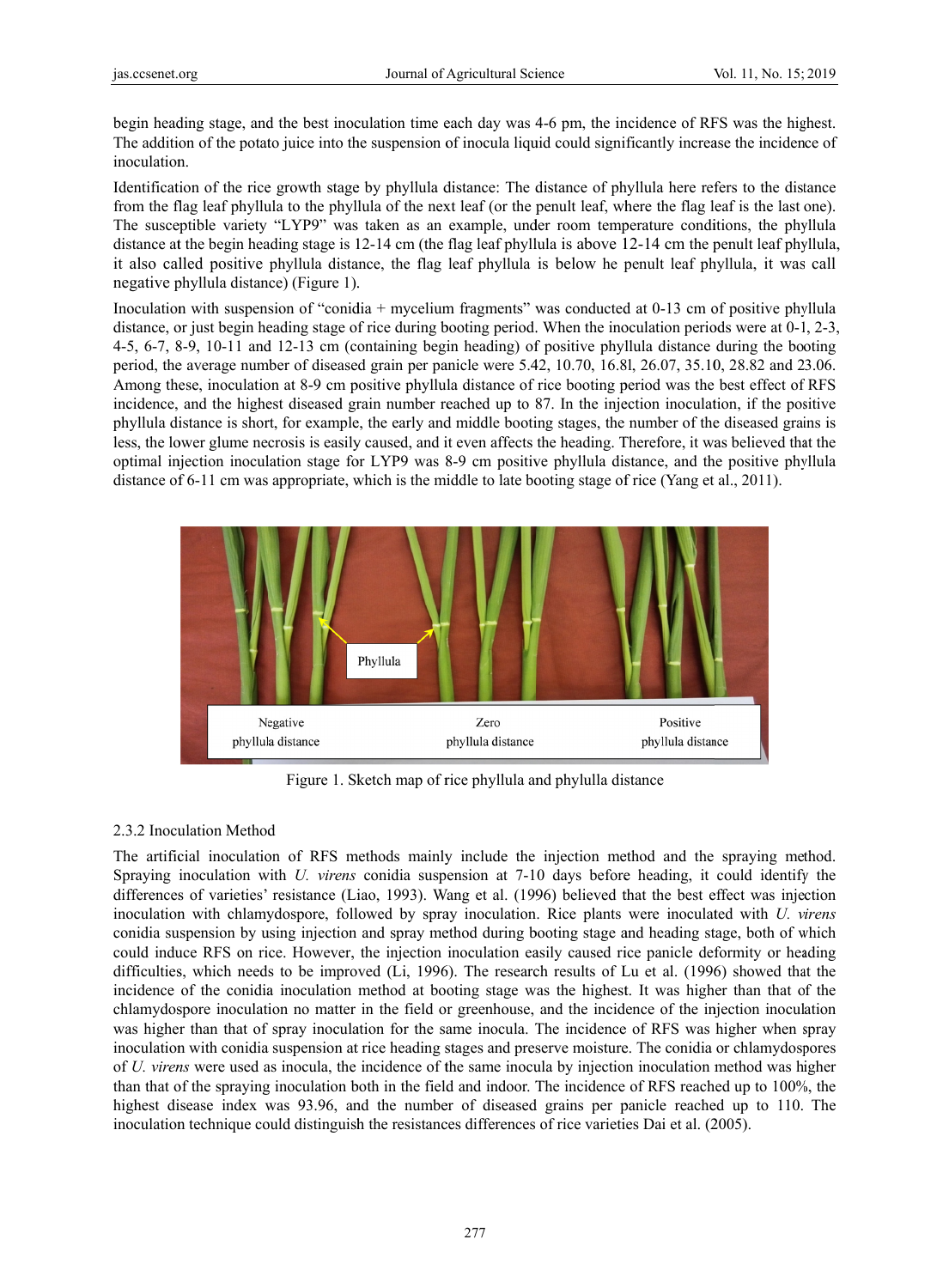## **3. Management of RFS**

At present, the management of RFS basically adopt the strategy of "prevention first, integrated management". Agricultural management was the basis and chemical control used as assistance or the emergency measures. The rice varieties with resistance (tolerance) to RFS should be planted, and seeds sterilization and field management should be done very well. Rice production practice have proven that the RFS could only be prevention but could not be treated. It was very important to choose the optimum rice growth stage for chemical application and select special agents in order to obtain better protective effect. The treatment effect is very poor (limited tiny) even spraying multiple with high concentration fungicide once the appearance of smut ball of RFS. Biological control is becoming a hot topic gradually, and it will likely be the development trend in the future.

## *3.1 Agricultural Control*

According to the description of "Conditions affecting incidence of RFS" in part III, the targeted farming operation should be carried out, which has a good auxiliary effect on the prevention and control of RFS.

### 3.1.1 Resistance of Varieties

Different rice varieties have significant differences in the resistance responses to RFS. Selecting and planting resistant (tolerant) rice varieties is the most economic and effective measures for prevention and control of RFS, and the susceptible varieties need to be eliminated in rice production practice.

## 3.1.2 Cultivation Techniques

The early maturing (or short growth duration), short tillering and booting stage of rice varieties should be selected and/or sowing and planting time need to be adjusted according to the rice planting areas, so that the sensitive or KGSR (the late booting to heading stage) could avoid local climate conditions which was favorable the occurrence of RFS, and could reduce the incidence of RFS (Yashoda et al., 2000; Dodan et al., 1995). Rational close planting, for example, the wide row and short distance of hills planting pattern should be used. Rice seeds from the infected areas should be avoided, and the infected rice plants should be removed early in order to eliminate the primary infection source to avoid the spread of RFS. Sclerotia of *U. virens* need to be pick out and deeply buried or burned, plough and bask the field should be carried out after harvesting in the RFS occurred areas, and timely sowing and transplanting.

### 3.1.3 Fertilization and Water Management

Fertilization technology should be improved, N, P, K fertilizers should be applied reasonably. Most of the fertilizer should be applied in early growth stage of rice for promoting tillering, and less fertilizer should be used in the late growth stages of rice. Panicle fertilizer, especially N fertilizer, should be used modestly. The dosage of potassium fertilizer and organic fertilizer should be increased due to they could increase the resistance of rice varieties. Based on the "edge effect" of RFS, only a small amount of fertilization should be used at the edges of the field.

Water management should be conducted scientifically, and intermittent irrigation methods should be used to keep the paddy field dry and moisture alternative. The specific procedures were as follows: shallow water transplanting, deep water (3-5 cm) for protecting the seedlings, tiller seedlings with 2-3 cm deep of water. If the seedlings were enough and the field drying was needed. Keeping the paddy field dry and wet alternating in the late rice growing stage (Bhagat et al., 1999).

### *3.2 Chemical Control*

RFS can be prevented and controlled by fungicides (Ahonsi et al., 2002; Tsuda et al., 2006), but it has been very difficult to forecast the epidemics of RFS due to no consistent correlation has been established between environmental factors, development of the *U. virens*, susceptibility of rice cultivars and RFS. Consequently, chemical control of RFS is ineffective because farmers usually cannot predict when they should spray fungicides before symptoms (smut ball) emerge, whereas it is too late to spray chemicals after symptoms have appeared. Therefore, identification of favorable alleles and improvement of rice resistance to RFS would be a cost-effective and practical strategy (Zhou et al., 2014). The application of chemicals is an effective and emergency measure for prevention and control of RFS, and the key factor for obtaining good control effect is "selection of specific fungicides, and determining the optimum time or KGSR to apply fungicides".

### 3.2.1 Seed Treatments

Before sowing, rice seeds without disease should be selected, and seed disinfection need to be conducted. It can reduce the quantity of the *U. virens* in seeds and reduce the occurrence of RFS. The diseased seeds were treated with seed disinfectant, and the preventive effect on RFS was 70.0-90.5%. Different reagents were used for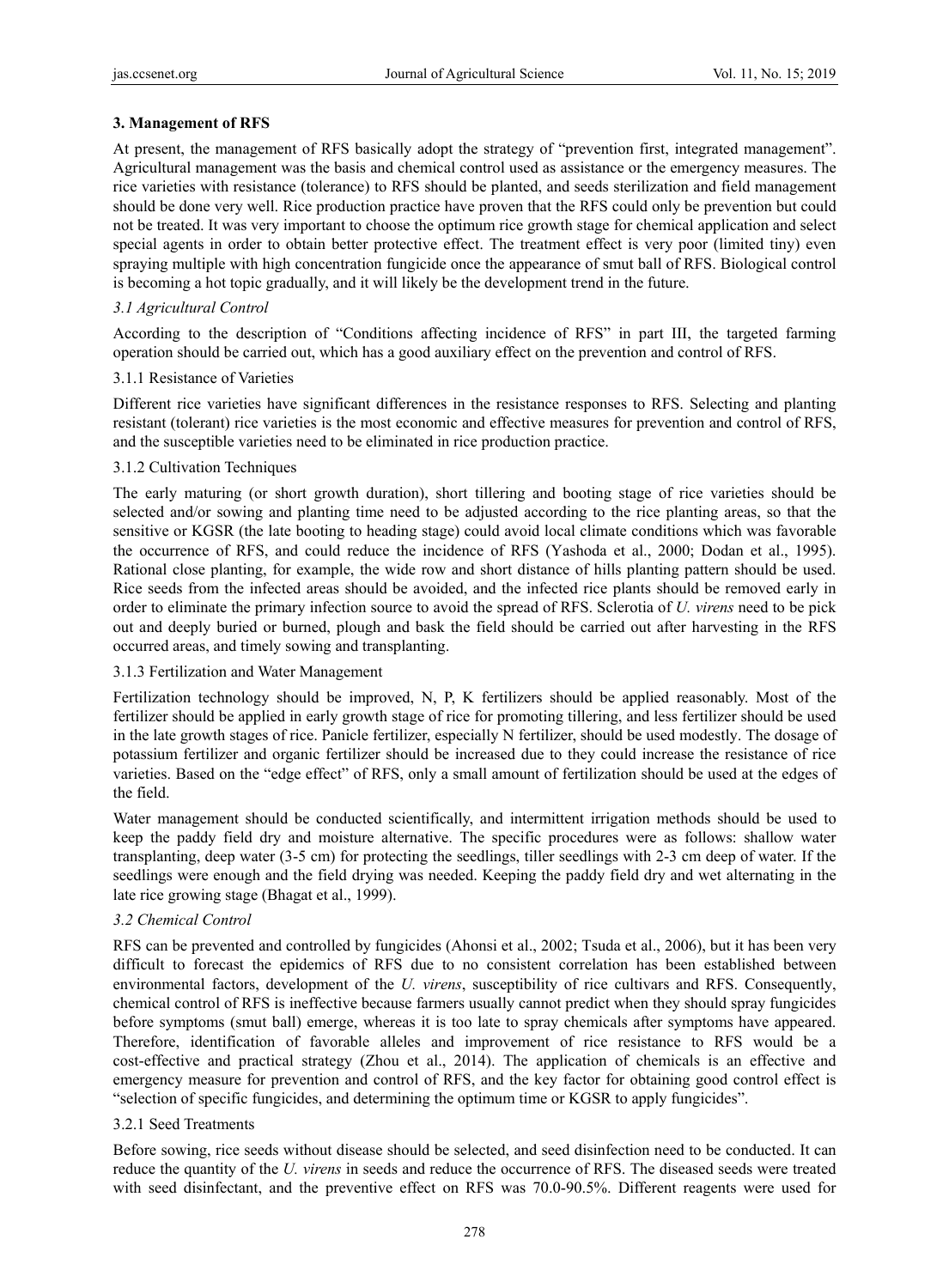soaking seeds for 48 h, and the effect orders was as follows: bayleton  $>$  thiophanate methyl  $>$ pentachloronitrobenzene > carbendazim, but none of these could completely prevent the occurrence of RFS (Li, 1996).

## 3.2.2 Control Practice of RFS

*Selection of fungicides*: A large number of experiments on *U. virens* in indoor and RFS in paddy fields were carried out by Chinese and foreign scholars, and numerous of fungicides with good inhibition and control efficiency on *U. virens/*RFS have screened out (Hegde et al., 2000; Singh et al., 2002; Ahonsi et al., 2003; Sehly et al., 2004). The indoor tests demonstrated that prochloraz, difenoconazole, propiconazole and tebuconazole had good inhibitory effects on *U. virens*, and the average  $EC_{50}$  values were 0.32 $\pm$ 0.08, 0.45 $\pm$ 0.08, 0.19 $\pm$ 0.03 and  $0.21 \pm 0.06$  μg mL<sup>-1</sup>, respectively. The inhibitory effects of the fungicides trifloxystrobin, picoxystrobin, azoxystrobin on mycelium were strong, and the  $EC_{50}$  values were 0.0328, 0.0826 and 0.1001 µg mL<sup>-1</sup>, respectively. The synergism effect of the difenoconazole and jinggangmycin A mixed at a ratio of 1:2 was very significant, the toxicity coefficient of mixture was 174. 8, and the  $EC_{50}$  value was 0.2263 µg mL<sup>-1</sup>. The field control effects of 43% tebuconazole SC, 25% azoxystrobin SC, 25% prochloraz EC, 8% validamycin A + 4% difenoconazole WP and 25% propiconazole EC were 83.27%, 82.8%, 82.7%, 80.7% and 80.3%, respectively (Ruan et al., 2013).

50% propiconazole EC at 300 g a.i./ha was first applied at 10 days before begin heading of rice, then 10 d later a second application was carried out. The control efficiency on RFS of two years' were 71.5% to 74.3% (Chen et al., 2013). The results of the paddy experiments showed that the following chemicals had a good control efficiency on RFS: 30% difenoconazole propiconazole (Armure) EC and 12.5% diniconazole (Hu et al., 2010; Zhang et al., 2010); 12.5% epoxiconazole suspension agent (Wang, 2013; He et al., 2013); 27.12% basic copper sulfate suspension (Zhang et al., 2012; Zhou et al., 2013); 25% difenoconazole EC (Wei et al., 2009; He et al., 2013); 50% kresoxim-methyl suspension, and MJ2006 (prochloraz + validamycin compound) (Zhang et al., 2010).

*Fungicides application frequency and time or rice growth period*: Some scholars believed that three times application of fungicides could achieve the best control efficiency for RFS, which were applied in the late tillering stage, 3-7 d before begin heading stage, and the begin heading stage, respectively (Hu et al., 2010; Li et al., 2012), but some scholars believed that the control effect of two times applications of fungicides was also very good, namely 5-7 d before begin heading and full heading stage (Li et al., 2013a; Luo et al., 2013; Liu et al., 2013). For example, 250 g/L Azoxystrobin SC was sprayed at 7 d before begin heading and begin heading stage, the control effects for both the infected panicle rate and of disease index were 92.31%. Compared with the control efficiency of one time application of fungicide at 7 d before begin heading (80.8% and 86.5%, respectively), there was no significant difference. However, there were significant differences of control efficiency compared with that one time application of fungicide at heading period (42.31% and 55.77, respectively) (Zhou et al., 2013). For some rice varieties, the control effects were also very good for one time application of fungicides at 7-10 d before begin heading stage and during the heading period (Guo, 2013), or about 10 d before heading stage for the first time of chemicals application, and ten days later, a second application was carried out (Chen et al., 2013).

Japanese scholars used simeconazole granules (450-600 g a.i./ha) in a submerged application two to five weeks before heading was also highly effective against false smut, with treatment three weeks before heading being the most effective. The results also showed that the application of flusilazole at two to three weeks before heading could effectively control the panicle blight in the rice heading stage, RFS, rice kernel smut and sheath blight (*Rhizoctonia solani*) (Tsuda et al., 2006).

*Precise timing of the optimum fungicide application time by "physical signs" of rice*: It was difficulty for accurately determining the number of "days" before heading, especially for ordinary rice farmers, so it is very difficult to accurately grasp the optimum time for actual operations in the field. In addition, the growth process of rice was also associated with the rice varieties, climatic conditions and rice growth status. Rice physical signs here refer to phyllula, "the same level of phyllula, or "zero distance of phyllula, or distance of phyllula" of rice, Figure 1, *i.e.*, the phyllula of flag leaf and penult leaf hold the same level (the flag leaf is tailender leaf), which are equivalent to those of 5-12 d (there are differences among different varieties) before begin heading (Dong et al., 2004). If only one time application of fungicides, a better control efficiency for susceptible indica/japonica hybrid rice variety "Yongyou 12" can be acquired from the spraying at 10-12 d before begin heading (the physiological indicator of 10-12 d before begin heading of "Yongyou 12" was "Yezhenping", means zero distance of phyllula, the days of 10-12 determine by the climate conditions of this period of rice growing. The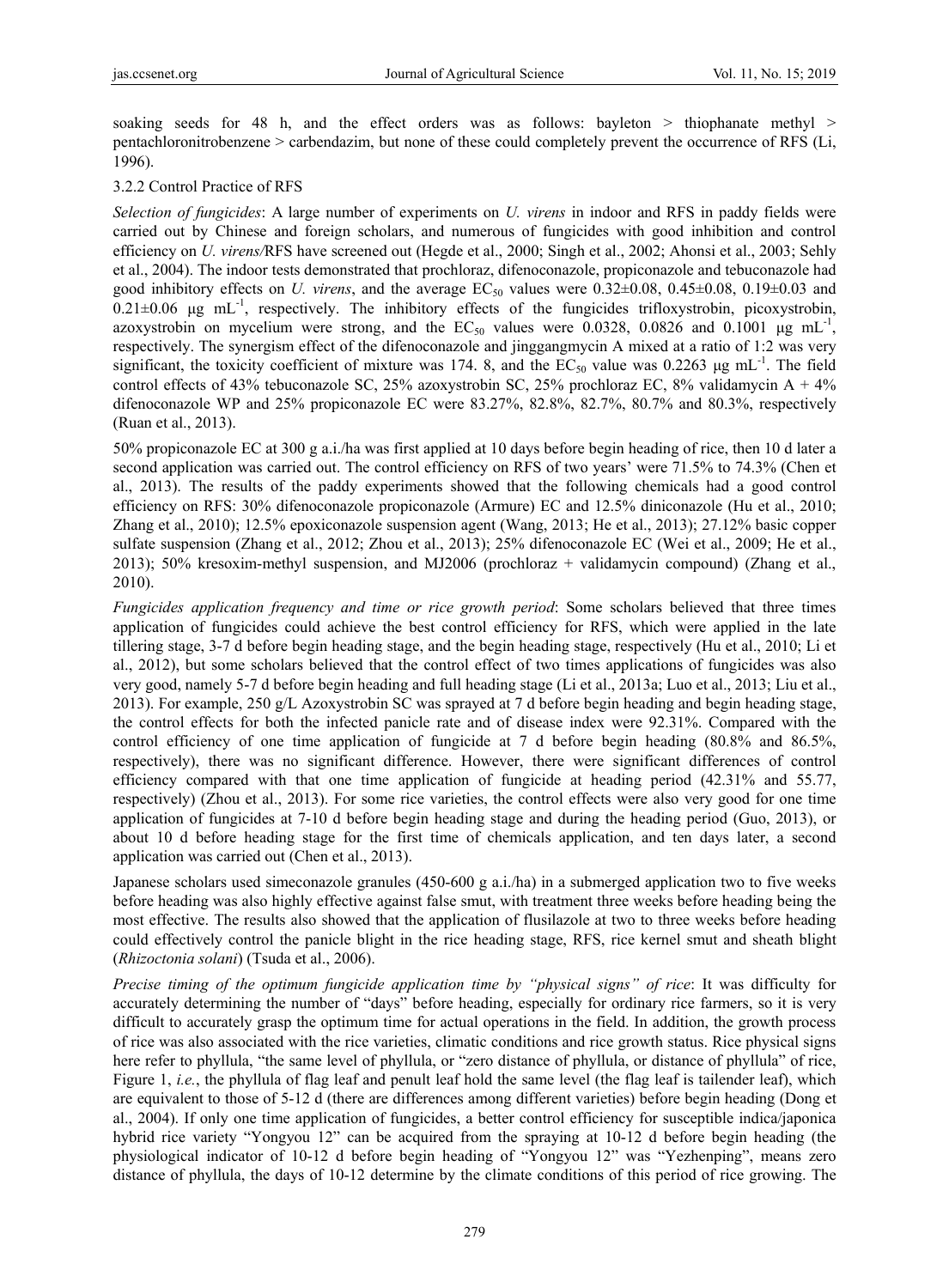days from zero distance of phyllula to begin heading there were differences among the different types of rice varieties, which were generally in the range of 5-12 d (Xu et al., 2005). After several years continuous experiments in the paddy field, a technology of "one soaking and two spraying, timing by phyllula distance" was developed. "One soaking" means rice seeds soaked with fungicides for sterillzation, "two spraying" means first spraying chemicals at 5-12 d (the days of different rice varieties are different) before begin heading and begin heading, or 1-3 cm negative phyllula distance, or  $1/3-1/2$  rice plants were at zero phyllula distance, the second spraying was at begin heading (5-10% rice plants heading) or 5-12 d after first spraying. The technology shows the characteristic of simple and convenient, easy to master, precision and high control efficiency (Rao et al., 2019).

## *3.3 Biological Control*

Due to the limitations of chemical control, the biological control of RFS is the future direction of development. Antibiotics, antagonistic bacteria and plant source preparations have become research hot field in recent years (Liu et al., 2004). The prevention and control of RFS by means of antibiotics have been used for many years, and the most widely used agent is Jinggangmycin. The control effect of Jinggangmycin either alone or mixed with carbendazim was good (Li et al., 1990; Zhu et al., 1996). Wang et al. (2003) performed indoor and outdoor experiments on RFS with Ningnanmycin, and the indoor antibacterial effect was 67%, but the average spike control effect in the field was only 36.4%. The currently available biocontrol agents mixture, for example, Jinggangmycin and Bacillus mixture have been used in large production areas for the control of RFS, and good control effects have been achieved (Chen et al., 2003; Cai et al., 2011; Chen et al., 2011).

Antimicrobial microorganisms have been isolated from RFS ball (Xu, 2002).  $A_1$  and H-51 are two good strains among 114 bacteria isolated from paddy soil (Lan et al., 2004), the fermentation liquid of  $A_1$  and H-51 had a good inhibition rates on mycelium growth, and conidia germination of *U. virens*. 1800 bacterial isolates were isolated from the soil, among which SF-62 and SF-3-38 of *Bacillus subtilis* grew quickly, and had a strong inhibition effect on the growth of *U. virens*, the inhibition rates reached 97.2% and 85.9%, respectively (Yin et al., 2011). The extract of some types of actinomycetes fermentation also could inhibit the growth of *U. virens* (Huang et al., 2000). All of the strains showed potential for the development of the biocontrol agents of RFS.

Some scholars have attempted to study and use plant extracts to control RFS. 10% mint extract had an inhibition rate of 100% on the germination of conidia, chlamydospores of *U. virens*, it could significantly inhibit the mycelial growth and cause variation of clony, which has a value for in-depth research and development (Jin et al., 2005).

Recently, it was found that some species of *Trichoderma* had a strong inhibitory effect on *U. virens*, which have potential to be developed into biocontrol agents (Ashish et al., 2014). Gliotoxin what secreted by *Trichoderma virens* strain TY009 could completely inhibit the conidia germination and formation of secondary spores of *U. virens* at a concentration of 1.0  $\mu$ g mL<sup>-1</sup> (Liu et al., 2010). Some viruses was isolated from chlamydospores (Zhang et al., 2013; Zhong et al., 2014; Jiang et al., 2014) and show some inhibition on *U. virens*, however, whether or not these viruses can be used as the virus agent need to be further studied (Yu et al., 2010).

### **4. Problems and Prospects**

Rice false smut frequently and seriously occurred in rice production worldwide, and the damage both rice yield and grain quality caused by it is very serious. The relevant departments of the Chinese government and researchers pay high attention to this issue, and have also invested large amounts of manpower, financial resources and material resources in carrying out the basic research and development of prevention and control technologies. However, up to now, the life history of *U. virens*, its mechanism of infection, the interaction characteristic of the *U. virens*-host (rice) and other major basic theory problems have been not very clear or have no unified conclusion. There are key points need to be solved in the management technology of RFS, of which the infection mechanism of *U. virens*, including infection period, infection site, source of the pathogen, and its expansion pattern and other problems have been controversial (Gao et al., 2011).

The reports regarding the host range of *U. virens* are rare scientific results, and there is still lack of a systematic investigation. The pathogenicity variation of the pathogen and its molecular mechanism remain unclear, and the research regarding the mechanism of host and pathogen interaction, recognition and signal transduction in cells of rice, and rice defense response gene activation process are relatively weak (Zou et al., 2012).

Due to no uniform standards of the identification technology of rice resistance to RFS, the results of rice resistance to RFS obtained by different researchers are not consistent, not stable and the repeatability is poor, the results of different researchers unable to be compared. Recognized resistant materials of rice are not obtained in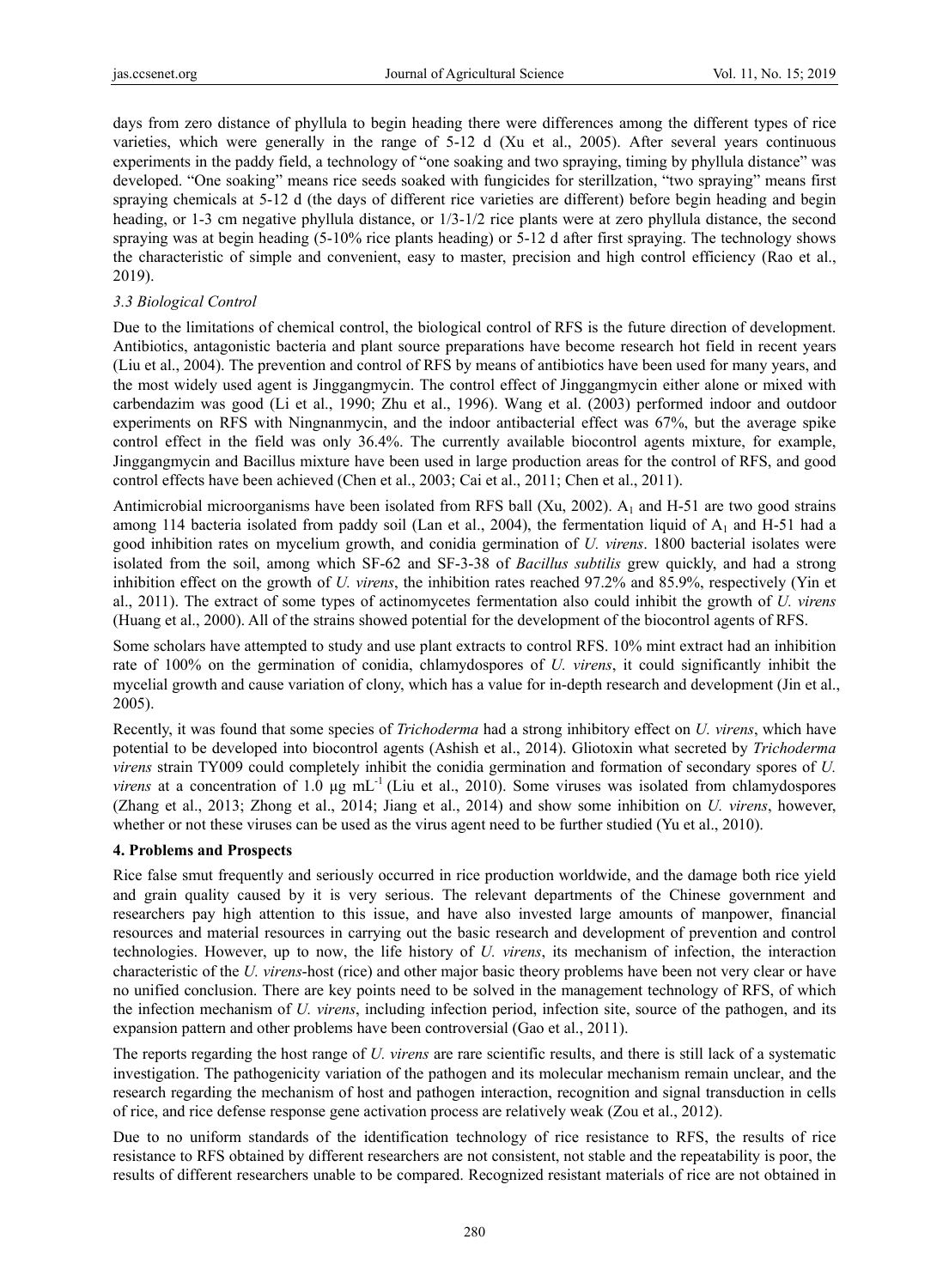screening, and the genetic breeding of rice with resistance to RFS has yet not to be carried out. Therefore, a technology system of artificial inoculation and identification of rice resistance to RFS should be established and improved as soon as possible. The standardized inoculation and identification can be carried out under controlled conditions. The resistant materials of rice could be screened out and provided guarantee for the breeding of rice resistance to RFS.

The use of ustiloxins produced by *U. virens* for simple and rapid screening of rice resistant materials is worthy of further research and development. Combination of molecular biology and genetic engineering to specifically confirm whether the rice resistance to RFS is the real genetic resistance or plant morphology or external environment influence are the pressing matters at present.

RFS primary infection sources, secondary infection source, infection period and location, infection pathway, pathogenic mechanism, cycle of infection and pathogen-host interaction require further clarification. The research and cloning of important genes related to *U. virens* pathogenicity by infection and virulence variation, along with a clear understanding of the genome and establishment of a genetic transformation system of mature pathogen. RNA interference, gene knockout method and other methods and techniques of reverse genetics should be used to establish some rice false smut pathogens (*U. virens*) mutants. The functional genomics and proteomics research methods should be employed in order to isolate and clone rice resistance genes to elucidate the mechanism of pathogenesis of *U. virens* from the molecular level. We studied on the interaction between RFS and rice, the regulatory mechanism of signal transduction of pathogenic elicitor and activation process of defense response genes, and establishing rice germplasm resources with resistances to RFS through the transgenic technology and breeding new varieties with lasting resistance to RFS.

The selection of the proper fungicides and precise timing to determine the optimal time of chemicals application is the key to increase the efficiency of the chemical control on RFS. Presently, the control effect for twice application of chemicals was the best: first application of fungicides was at 5-7 d before begin heading, and second time application was at heading stage, or second time application of the fungicide at 7-10 d after the first time application. In practical operation, it is difficult to accurately define the first time application of 5-7 d before begin heading or 7-10 d before the heading. Furthermore, different rice varieties with different weather conditions in the growth period (late booting to heading stage), different fertilization and water management, and different rice growth status and so on, all could affect the duration of the "late booting period and heading period".

The "physical signs" method is used for precise timing of fungicide application to control RFS, namely the first time of chemical spraying should be carried out at phyllula in the same level (or zero distance between pulvinus) (*i.e.*, 5-7 d or 7-10 d before begin heading, and different rice varieties are different) of flag leaf and the penult leaf of most rice plants. The second time application of chemicals should be at begin heading stage of the most plants. The method of timing and fungicide application could achieve a better control effect on RFS.

#### **References**

- Ahonsi, M. O., & Adeoti, A. A. (2002). False Smut on upland rice in eight rice producing locations of Edo State, Nigeria. *J of Sustainable Agri, 20*(3), 81-94. https://doi.org/10.1300/J064v20n03\_08
- Ahonsi, M. O., & Adeoti, A. A. (2003). Evaluation of fungicides for the control of false smut of rice caused by *Ustilaginoidea virens* (Cooke) Tak. *Moor J of Agri Res, 4*(1), 118-122. https://doi.org/10.4314/mjar.v4i1. 31764
- An, S., Li, M., & Ma, X. (2014). Control efficiency to rice sheath blight and false smut of prochloraz manganese salt difenoconazole. *Zhejiang Agri Sci, 1*, 76-77.
- Ashish, K., Sahu, T. K., Atul, B., & Shivcharan, S. (2014). Influence of *Trichoderma* spp. Against *Ustilaginoidea virens* inciting false smut of rice. *Environment and Ecology, 32*(1), 163-168.
- Ashizawa, T., Takahashi, M., Moriwaki, J., & Hirayae, K. (2011). A refined inoculation method to evaluate false smut resistance in rice. *J Gen Plant Pathol (Fungal Diseases), 77*, 10-16. https://doi.org/ 10.1007/s10327-010-0279-5
- Bhagat, A. P., & Prasad, Y. (1999). Effect of irrigation on incidence of false smut of rice. *J of Applied Biol, 6*(1-2), 131-132.
- Cai, G., & Li, J. (2011). Pharmacodynamic test of 10% Jinggangmycin bacillus cereus suspending agent to control rices heath blight. *Anhui Agri Sci Bull, 17*(05), 101-102.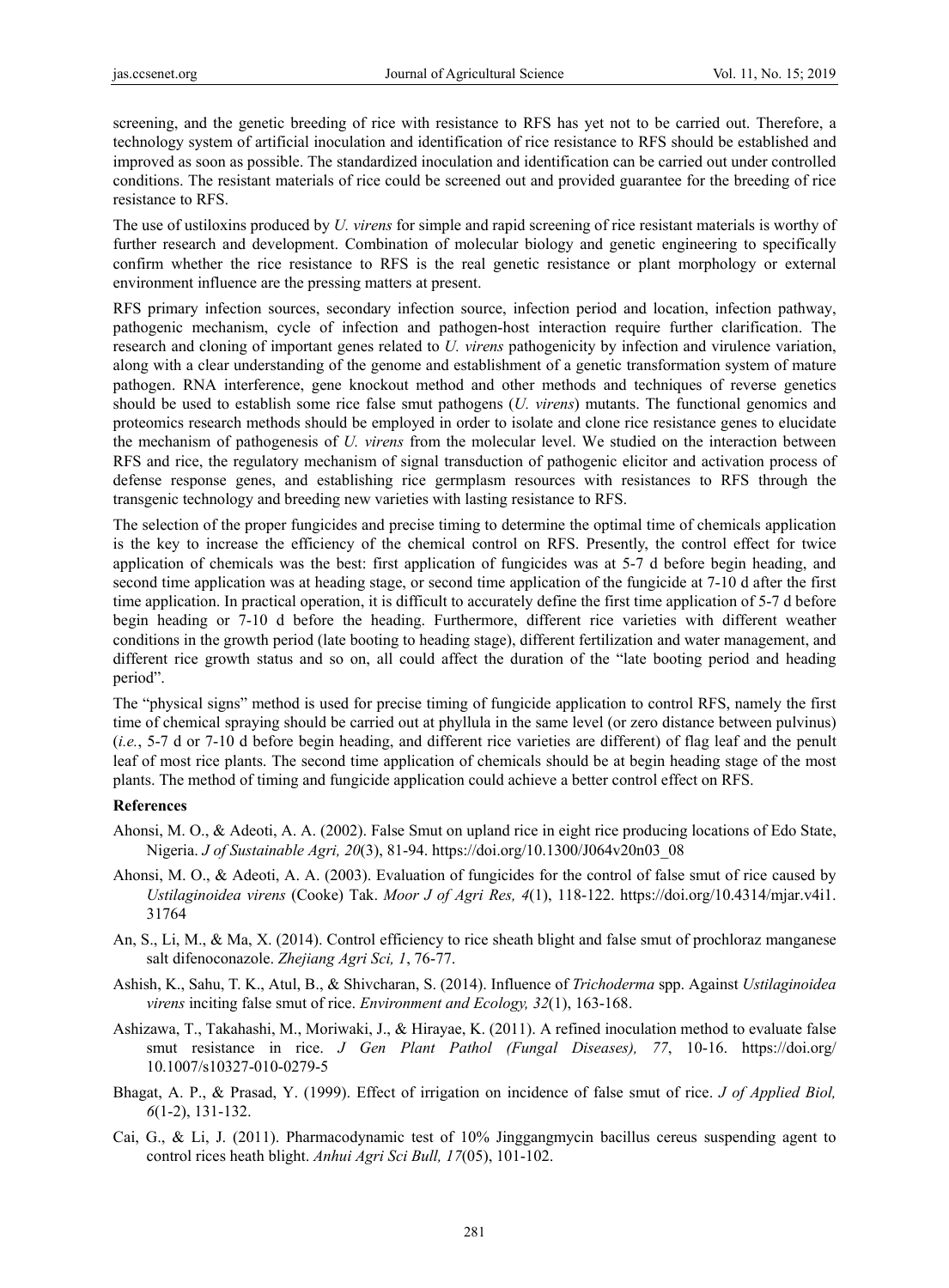- Chen, F., Deng, F., Liu, J., Deng, W., & Yang, J. (2011). Experiments of rice false smut and sheath blight management by using mixture of bacillus subtilis and Jinggangmycin. *Jiangxi Plant Protection, 34*(4), 177-178.
- Chen, Y., Xiao, Y., & Zhao, Y. (1994). Studies on the main period of false smut pathogen (*Ustilaginoidea virens*) invades rice. *Hubei Agri Sci, 1*, 24-26.
- Chen, Y., Zhang, Y., Yao, J., Li, Y., Yang, X., Wang, W., … Gao, T. (2013). Frequency distribution of sensitivity of *Ustilaginoidea virens* to four EBI fungicides, prochloraz, difenoconazole, propiconazole and tebuconazole, and their efficacy in controlling rice false smut in Anhui province of China. *Phytoparasitica, 41*, 277-284. https://doi.org/10.1007/s12600-013-0288-y
- Chen, Z., Lu, F., Liu, Y., Yang, X., & Liu, Y. (2003). Develop and industrialization of microorganism fungicide for control of rice diseases-wenquning. *Jiangsu J of Agri Sci, 19*(2), 108.
- Dai, G., Zhao, J., He, R., Jin, S., & Nicole, M. (2005). Histochemical observation on the resistant and susceptible varieties to *Ustilaginoidea virens* (Cooke) Tak and the way of infection of conidia. *Acta Phytopathologica Sinica, 35*(1), 37-42.
- Dodan, D. S., & Ram, S. (1995). Eeffec of planting time on the incidence of blast and false smut of rice in Haryana. *Indian Phytopathology, 48*(2), 185-186.
- Dong, H., Li, D., Xu, G., & Zhang, Q. (2004). Probe into the invasion period and control technology of rice false smut (*Ustilaginoidea virens*). *Zhejiang Agri Sci, 3*, 153-154.
- Fujita, Y., Sonoda, R., & Yaegashi, H. (1989). Inoculation with conidiospores of false smut fungi to rice panicles at booting stage. *Annals of the Phytopathological Society of Japan, 55*(5), 629-634. https://doi.org/ 10.3186/jjphytopath.55.629
- Fujita, Y., Sonoda, R., & Yaegashi, H. (1990a). An improved method for conidial formation of false smut fungus. *Ann Rept Soc Plant Prot North Jpn, 41*, 35-36.
- Fujita, Y., Sonoda, R., & Yaegashi, H. (1990b). Evaluation of the false smut resistance in rice. *Ann Rept Plant Prot North Jpn, 41*, 205.
- Gao, B., & Zhong, J. (2011). Research advances in infection processof *Ustilaginoiden virens*.*Hunan Agri Sci, 3*, 93-97. https://doi.org/10.4028/www.scientific.net/AMR.383-390.93
- Gao, T., & Liao, R. (2003). Control efficiency of rice false smut sprying "Quwenling" by using different sprayer. *Proceedings of Symposium of East China Phytopathology Society and 10<sup>th</sup> Members Representative Conference of Jiangsu Provincial Phytopathology Society, 2003* (p. 475).
- Guo, C. (2013). Effect of chemicals application stage and frequency on the control efficiency to rice false smut. *Anhui Agri Sci Bull, 19*(01-02), 80-81.
- He, H., Tang, Q., Chen, X., Wu, S., Yang, X., Yuan, J., & Wang, L. (2013). Evaluation of control efficiency to rice false smut (*Ustilaginoidea virens*) of different fungicides. *Anhui Agri Sci Bull, 19*(17), 76-77.
- Hegde, Y., Anahosur, K. H., & Srikant, K. (2000). Chemical control of false smut of rice caused by *Claviceps oryzae sativae* Hashioka. *Karnataka J of Agri Sci, 13*(3), 623-627.
- Hu, G., Pan, C., Pan, H., Zhu, G., & Ding, X. (2010). Studies on the causes of rice false smut serious occurrence and key technology of chemicals control. *Anhui Agri Sci Bull, 16*(5), 98-100.
- Hu, M., Luo, L., Wang, S., Liu, Y., & Li, J. (2014). Infection processes of *Ustilaginoidea virens* during artificial inoculation of rice panicles. *Eur J Plant Pathol, 139*, 67-77. https://doi.org/10.1007/s10658-013-0364-7
- Huang, S., & Yu, L. (2000). Study on the pests biological control of *Streptomyces lavendulo- hygtroscopicus* and its ultraviolet radiation induced strain. *J of Agri Biotech, 8*(1), 79-84.
- Jiang, Y., Luo, C., Jiang, D., Li, G., & Huang, J. (2014). The complete genomic sequence of a second novel partitivirus infecting *Ustilaginoidea virens*. *Arch Virol, 159*, 1865-1868. https://doi.org/10.1007/ s00705-014-1991-9
- Jin, S., Qian, Q., Dai, G., & Xue, H. (2005b). Inhibition of extracts of *Menthe arvensis* and *Euphorbia helioswpia* to *Ustilaginoidea virens*. *J of Shanghai Jiaotong Univ (Agri Sci), 23*(1), 92-94.
- Kurauchi, K., Kudo, Y., Kimura, T., & Uemura, T. (2006). Difference in resistance to false smut disease between rice cultivars in Aomori prefecture. *Ann Rept Plant Prot North Jpn, 57*, 17-21.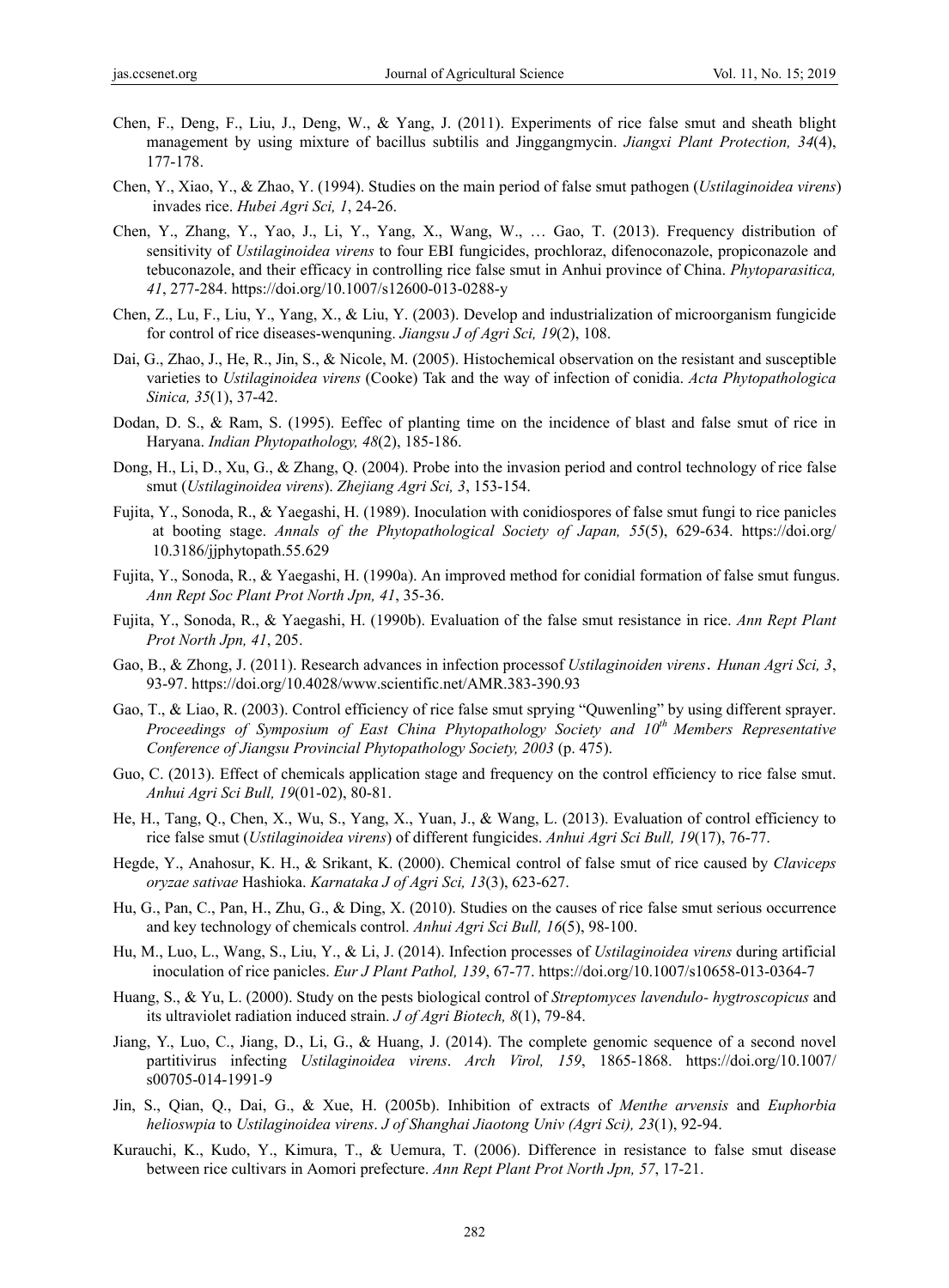- Lai, G. (2007). Preliminary report on the control efficacy of 30% Armure to rice false smut. *Fujian Rice and Wheat Sci & Tech, 25*(1), 15-16.
- Lan, S., & Chen, H. (2004). Screening of the antagonistic bacteria of *Ustilaginoidea virens* and its antibiotic activity. *Plant Protection, 30*(2), 69-72.
- Li, J., & Chu, M. (2013a). Studies of control efficiency of 75% Nativo water dispersible granule on neck blast and false smut. *Modern Agri Sci and Tech (Plant Protection), 2*, 138-142.
- Li, Q., & Huang, Y. (1990). Experiment of rice false smut control with Chemicals. *Guangxi Agri Sci, 5*, 26-29.
- Li, W., Su, J., & Fan, G. (2013b). Control effects of three fungicides on sheath blight, rice false smut and ri ce blast in Field testing. *Biological Disaster Science, 36*(2), 174-177.
- Li, X. (1996). Rice false smut control by seeds treating with chemicals and identification of rice varieties' resistance to *Ustilaginoidea virens*. *J of Anhui Agri Sci, 24*(3), 245-248.
- Li, Z., & Zhou, X. (2012). Application of Nativo in rice diseases management of rice whole growth stage. *China Plant Protection, 32*(6), 51-53.
- Liao, Q. (1993). Studies on evaluation technique for the varietal resistance to seed-borne rice false smut. *J of Yunnan Agri Univ, 8*(3), 209-212.
- Liu, L., Tu, Y., & Zhang, J. (2010b). Biocontrol potential of *Trichoderma virens* strain TY009 against rice sheath blight and other main fungal diseases. *Scientia Agricultura Sinic, 43*(10), 2031-2038.
- Liu, Y., Chen, Z., Lu, F., & Liu, Y. (2004). Study on controlling rice false smut. *J of Jinlin Institute of Tech, 20*(3), 42-45.
- Liu, Y., Sang, H., Wang, J., Yu, Y., Song, C., Ma, X., & Yu, S. (2013). Study on the optimum application period of trifloxystrobin tebuconazole 75% WG against main rice diseases in coastal region. *World Pesticide, 35*(3), 59-61.
- Lu, F., Chen, Z., Chen, Y., Shi, A., Wang, F., & Zhang, H. (1996). Studies on biological characters and some uncertain key point relation to infection cycle of rice false smut. *Jiangsu J of Agri Sci, 12*(4), 35-40.
- Luo, H., Wang, H., & Fu, H. (2013). A preliminary report of trifloxystrobin-tebueonazole in rice false smut control and its application technology. *Biological Disaster Science, 36*(3), 295-297.
- Rao, H., Luo, H., Shi, T., Li, Y., & Huang, S. (2019). Investigation of Heading Dynamic States of Yongyou 12 and Optimal Time to Spray Chemicals for Prevention Rice False Smut. *China Rice, 25*(1), 74-79.
- Ruan, H., Yang, X., Shi, N., Du, Y., Gan, L., & Chen, F. (2013). Toxicity and field efficiency of several fungicides against *Ustilaginoidea virens*. *Fujian J of Agri Sci, 28*(6), 580-583.
- Sehly, M. R., Osman, Z. H., & Salem, E. A. (2004). Chemical control of rice false smut disease in Egypt. *Egyptian J of Agri Res, 82*(1), 263-272.
- Singh, R., Dodan, D. S., & Sunder, S. (2002). Efficacy of fungi toxicants against false smut of paddy. *Haryana AgriUniv J of Res, 32*(2), 89-90.
- Sonoda, R., Fujita, Y., & Yaegashi, H. (1992). Varietal difference in resistance of rice to false smut. *Ann Phytopathol Soc Jpn, 58*, 561-562.
- Tsuda, M., Sasahara, M., Ohara, T., & Kato, S. (2006). Optimal application timing of simeconazole granules for control of rice kernel smut and false smut. *J Gen Plant Pathol, 72*, 301-304. https://doi.org/10.1007/ s10327-006-0288-6
- Wang, D., Dong, H., Yang, H., Xu, W., & Liu, F. (2003). Preliminary report of several fungicides control effect on rice false smut. *Liaoning Agri Sci, 5*, 47-48.
- Wang, P. (2012). Efficacy Study of 30% mancozeb oil suspension against rice sheath blight and rice false smut. *Modern Agri Sci and Tech, 24*, 136-138.
- Wang, S., Bai, Y. J., Liu, X. Z., Zhu, M. S., Guo, X. B., & Jiang, K. P. (1996). Studies on the inoculums and inoculation methods of rice false smut. *Liaoning Agri Sci, 1*, 33-35.
- Wang, X. (2013). Studies of the control efficacy of 12.5% epoxiconazole suspending agent on rice false smu (*Ustilaginoidea virens*). *Modern Agri Sci & Tech, 5*, 144.